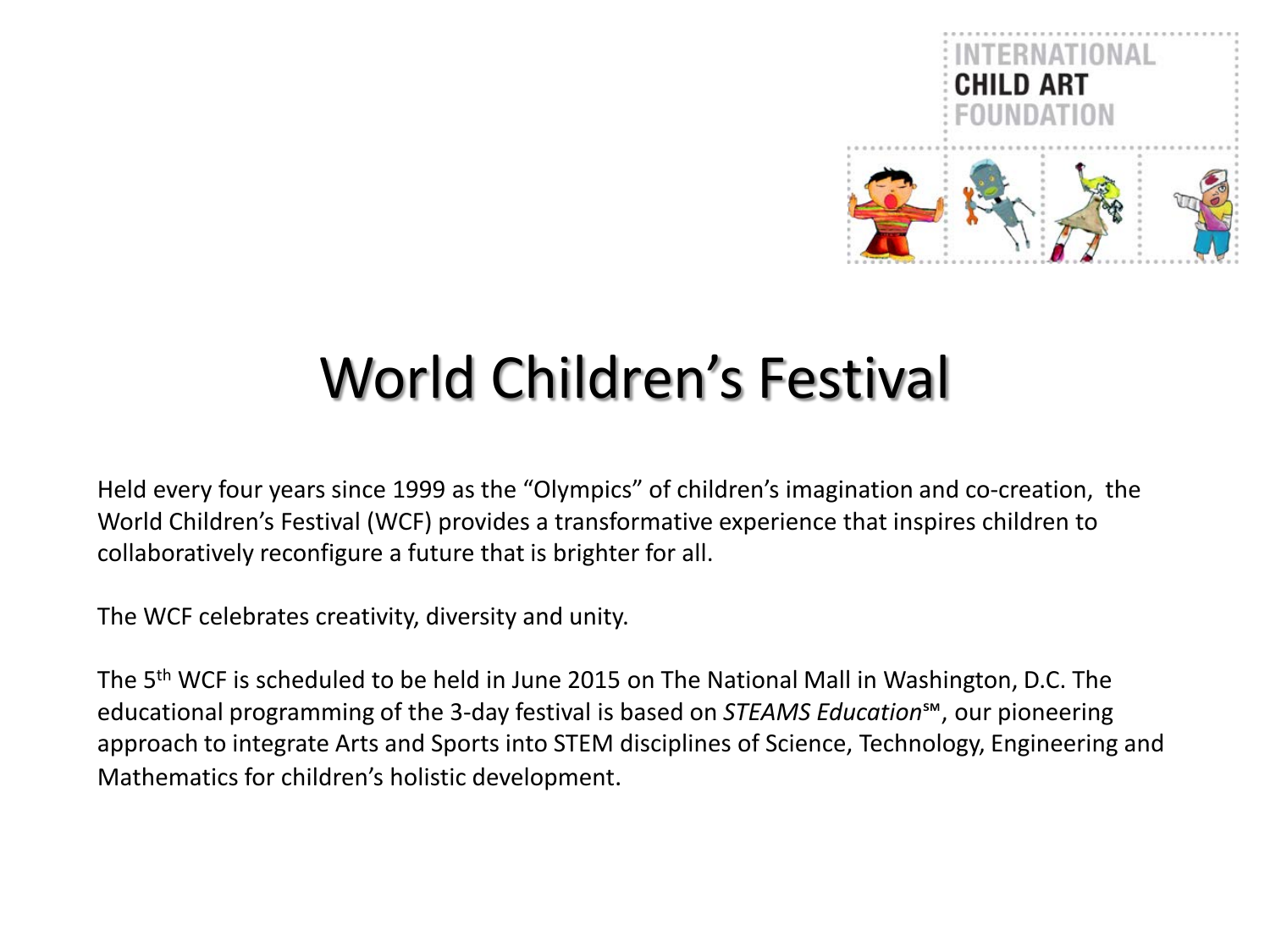## **background**

Some of the world's most creative and artistically talented children are selected by schools through the Arts Olympiad, a global program that commences in classrooms worldwide with structured lesson plans.

The Arts Olympiad winners come together on The National Mall in Washington, D.C. for three days of fun and learning. The educational programming is designed to nurture creativity, develop empathy, instill healthy lifestyles, boost self-esteem, and imbue leadership skills. Since the very first WCF in 1999, the three-day event on the National Mall has proven to be a transformative experience in the children's lives.

- The 2011 WCF website: [www.WorldChildrensFestival.org](http://www.worldchildrensfestival.org/)
- A YouTube clip on 2011 WCF: <http://tinyurl.com/ICAF-WCF2011>

Since 1997 the International Child Art Foundation has served American children as their national arts and creativity organization and the world's children as their international arts and creativity institution. Today, the ICAF is the world leader in children's art programs, child art exhibitions, and educational festivals.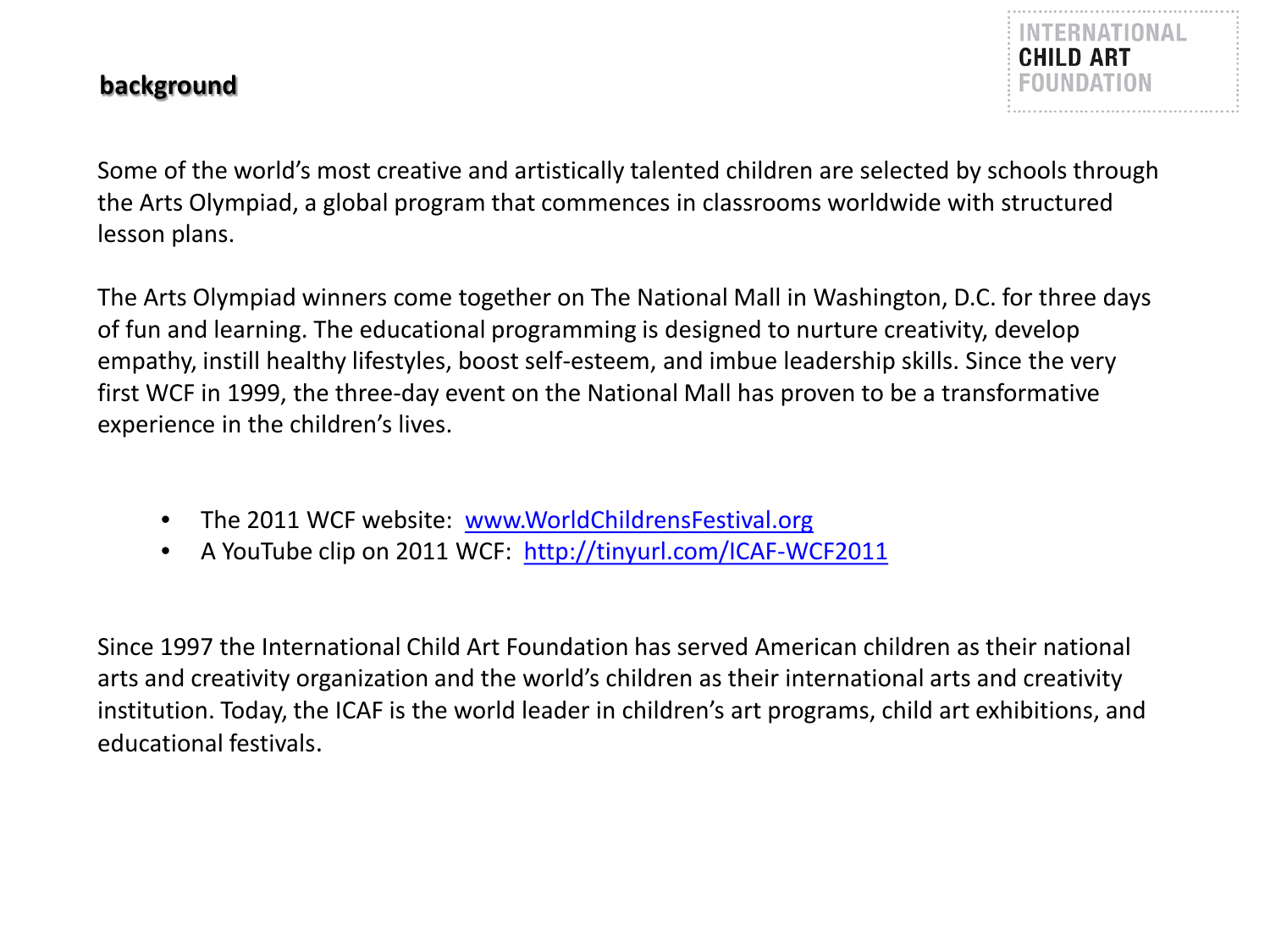## **brief**



Create a logo/master identity for the "World Children's Festival" to be used quadrennially starting with the 2015 WCF.

It should resonate with the children, their teachers and parents, and corporate sponsors.

## **key message**:

Celebrating Creativity, Diversity, and Unity.

## **target audience**:

A global audience of children, parents, teachers and supporters.

## **ICAF digital file – for your reference**

A digital file is available to the creatives will include the ICAF logos, selected child art, and icons derived from children's art like the ones shown below:

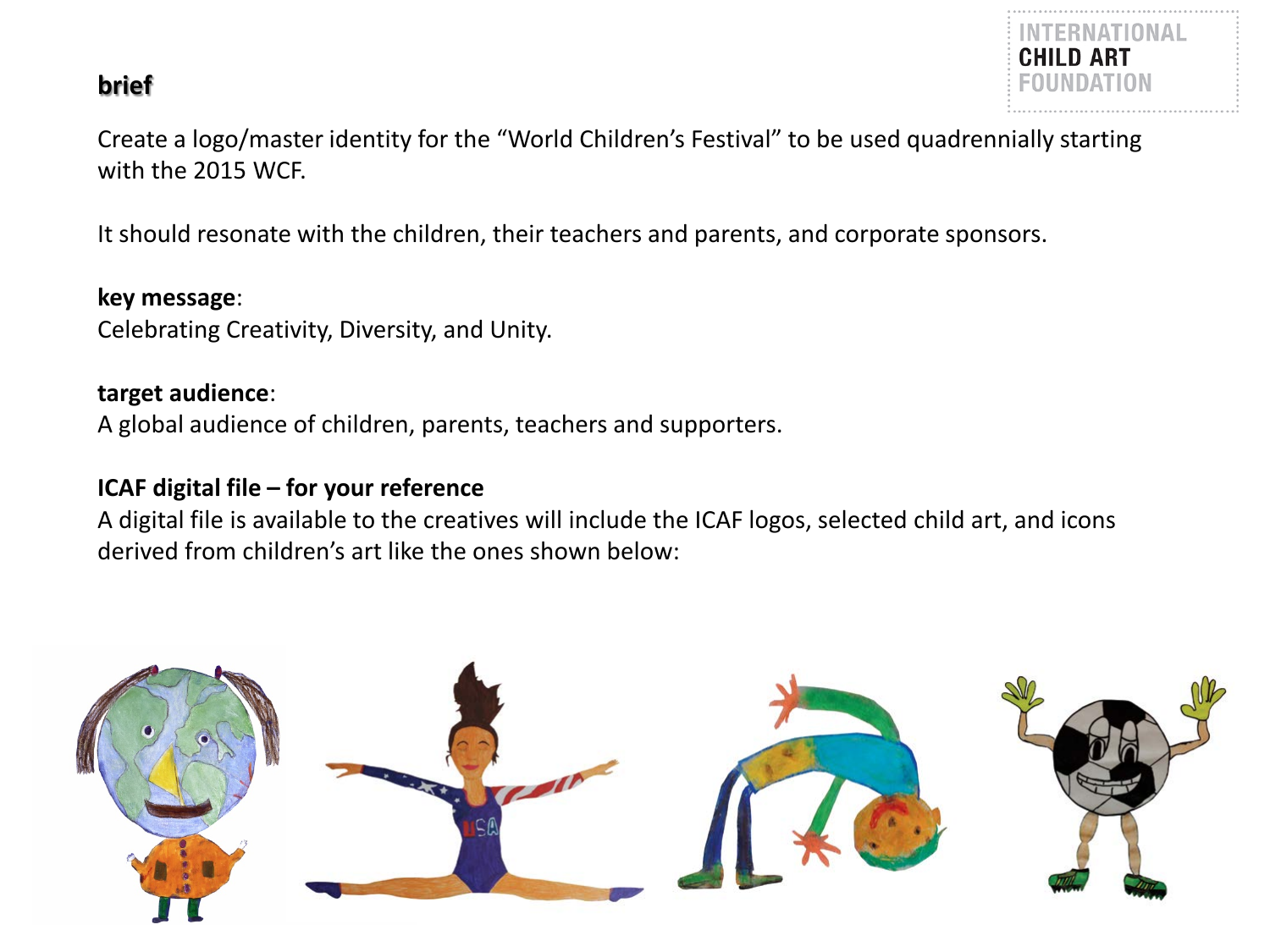# **previous festival logo**





NATIONAL MALL WASHINGTON JUNE 2 0 1 1 THE D C  $17 - 19$  $\sim$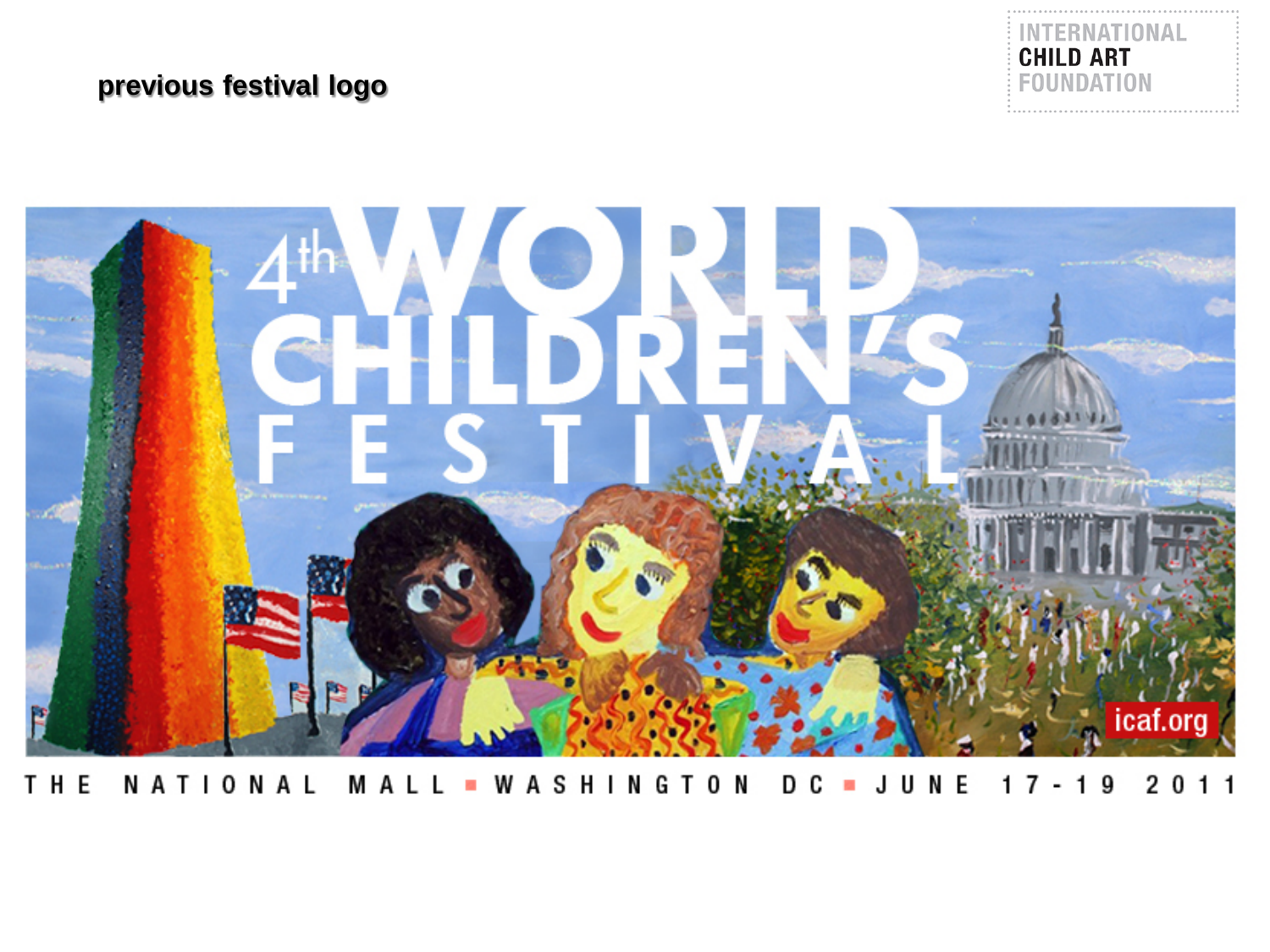## **requirements and usage**



## **requirements:**

- A logo/identity for WCF
- The logo/identity should work in full colour, but also in 1 colour (black and grey)
- The typography and logo should be easily adapted to 3D for marketing and merchandising
- The logo/identity must appeal to American audiences and a universal appeal as well
- The logo/identity should be celebratory, because the WCF is one unique celebration of children and their creativity
- English language required

#### **usage:**

- On the homepage of the 2015 WCF website which will replace the current site at [www.WorldChildrensFestival.org](http://www.worldchildrensfestival.org/)
- On large banners on the National Mall in Washington, D.C. during the 3-day WCF in June 2015
- In the ChildArt magazine issues pertaining to the festival
- On iPhone apps
- On [www.Facebook.com/ICAF.org](http://www.facebook.com/ICAF.org) and other ICAF social media accounts
- On t-shirts and other merchandise items such as bags, calendars, cards